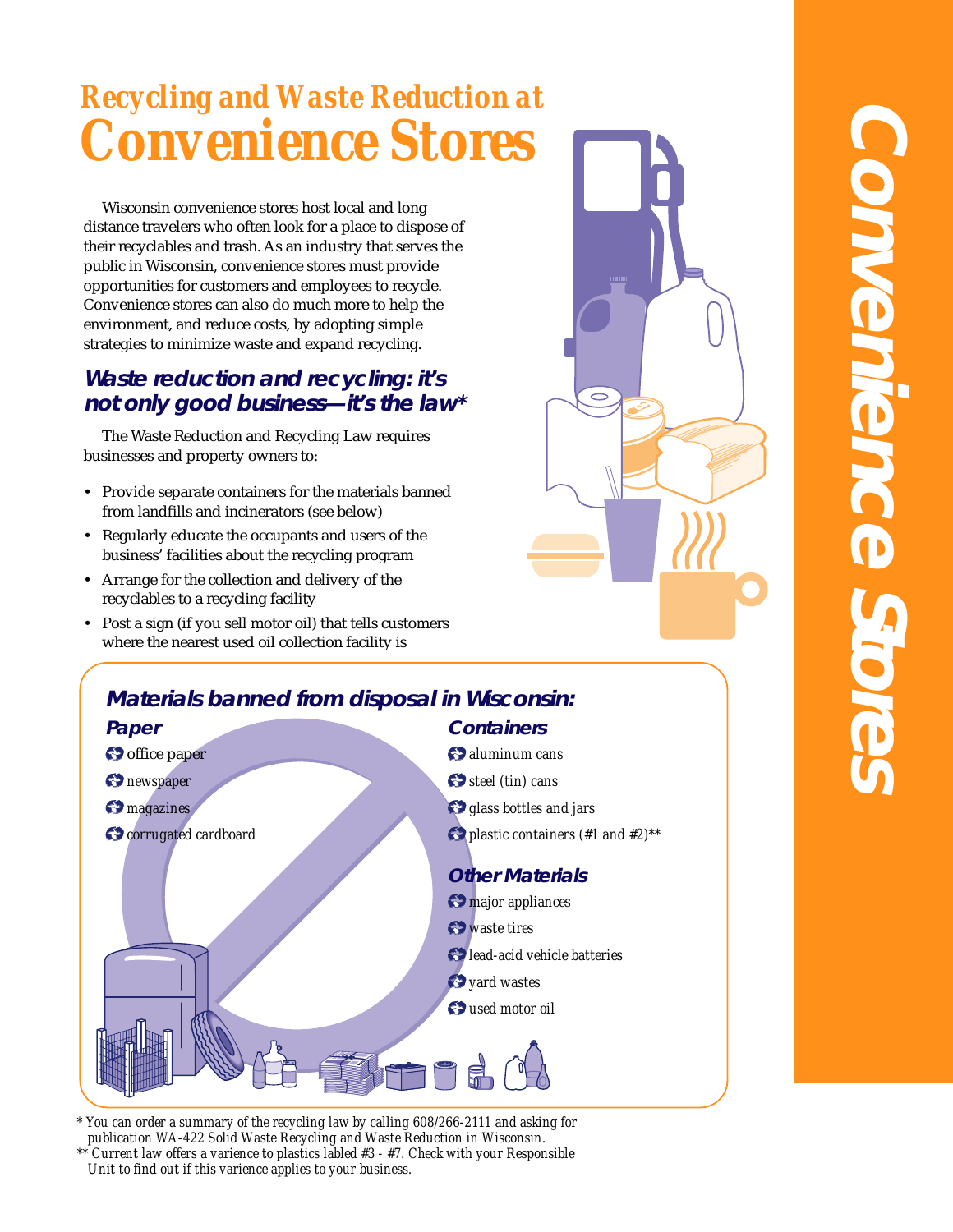# **Designing Your Recycling and Waste Reduction Program**

A successful program is dependent on effective planning, implementation and evaluation. Don't expect to create a wide range of recycling and waste reduction initiatives at once. Start with the biggest payoffs and find out what works. Then, once you have gained experience in this area, tackle other opportunities.

# **1. Commit to Recycling and Waste Reduction**

A recycling and waste reduction program will be more successful if all employees become involved. All staff managers, cashiers, maintenance staff, and stockers need to incorporate recycling and waste reduction activities into their jobs. Maintaining recycling stations and eliminating wasteful packaging with suppliers should be as routine as stocking shelves and ordering new inventory. To instill a sense of commitment to the program, owners and managers need to:

- Integrate recycling operations into store procedures.
- Incorporate recycling and waste reduction methods into employee responsibilities and new employee training.
- Involve employees in the development and maintenance of your program. Because they regularly interact with customers, employees often provide the best insights into new strategies.

# **2. Understand Your Waste**

Identify what waste is generated at your store before developing your program. This ensures you only spend money on equipment necessary to meet your recycling needs.

- Look through all your trash bins for several weeks throughout the year. List the types (newspaper, cans, bottles, cardboard, plastic, and trash) and weights of items customers and staff throw away.
- If your store has recycling bins available to customers, see if they are regularly contaminated with other trash. If so, determine why and correct the problem.
- Review your garbage collection contract. Record information about the frequency of waste pickups, the size of your dumpsters and waste bins, the cost of your waste contract, and any other services offered by your hauler.



# **3. Redesign Your Recycling Collection System**

Work with your waste hauler to establish a collection process and pickup schedule based on the recyclables generated at your store. New collection bin features help prevent contamination of recyclables (see "Keeping Your Recyclables Clean"), and are relatively inexpensive. Buy only the bins you need, and make sure they are useful to customers and staff. When you install your bins, educate customers and staff so they know how to use them.

# **4. Reduce Waste and Recycle Inside Your Store**

If your store throws away a lot of packaging or disposable products, you are throwing away money and resources. Your suppliers may also be wasting money on excess packaging. Additionally, by purchasing recycled content products you help "close the loop" of recycling. Use these products in the store and offer them for sale to customers. All the paper, cans, cardboard, and bottles you recycle need to go somewhere!

Here are some ways to save time and money while reducing waste:

- Request that vendors package their products in reusable shipping containers (crates, pallets, and boxes). These can be returned and exchanged during the next delivery.
- Sell reusable mugs printed with your store logo. Allow customers to refill the mug at a discount.
- Purchase products made from recycled materials. For example, antifatigue mats made from recycled tires and paper products (napkins, paper towels, toilet paper) made from post-consumer recycled paper are available. Contact the Buy Recycled Business Alliance for a list of recycled content products and vendors. (See resources on back for contact information.)
- Use cloth towels instead of paper in rest rooms.
- Purchase multipurpose, concentrated cleaning supplies, rather than job-specific, ready-to-use ones. Use the least toxic cleaner available and appropriate for your needs.
- Refill condiment bottles from bulk containers.
- Minimize use of trash bags. Manually compact the trash in your garbage bins as completely as possible and empty the bins only when full.
- Donate or compost excess food products instead of throwing them away. Food banks, listed in the Yellow Pages, may accept some excess food items for redistribution. Local farmers may use food waste as pig feed or as a compost supplement.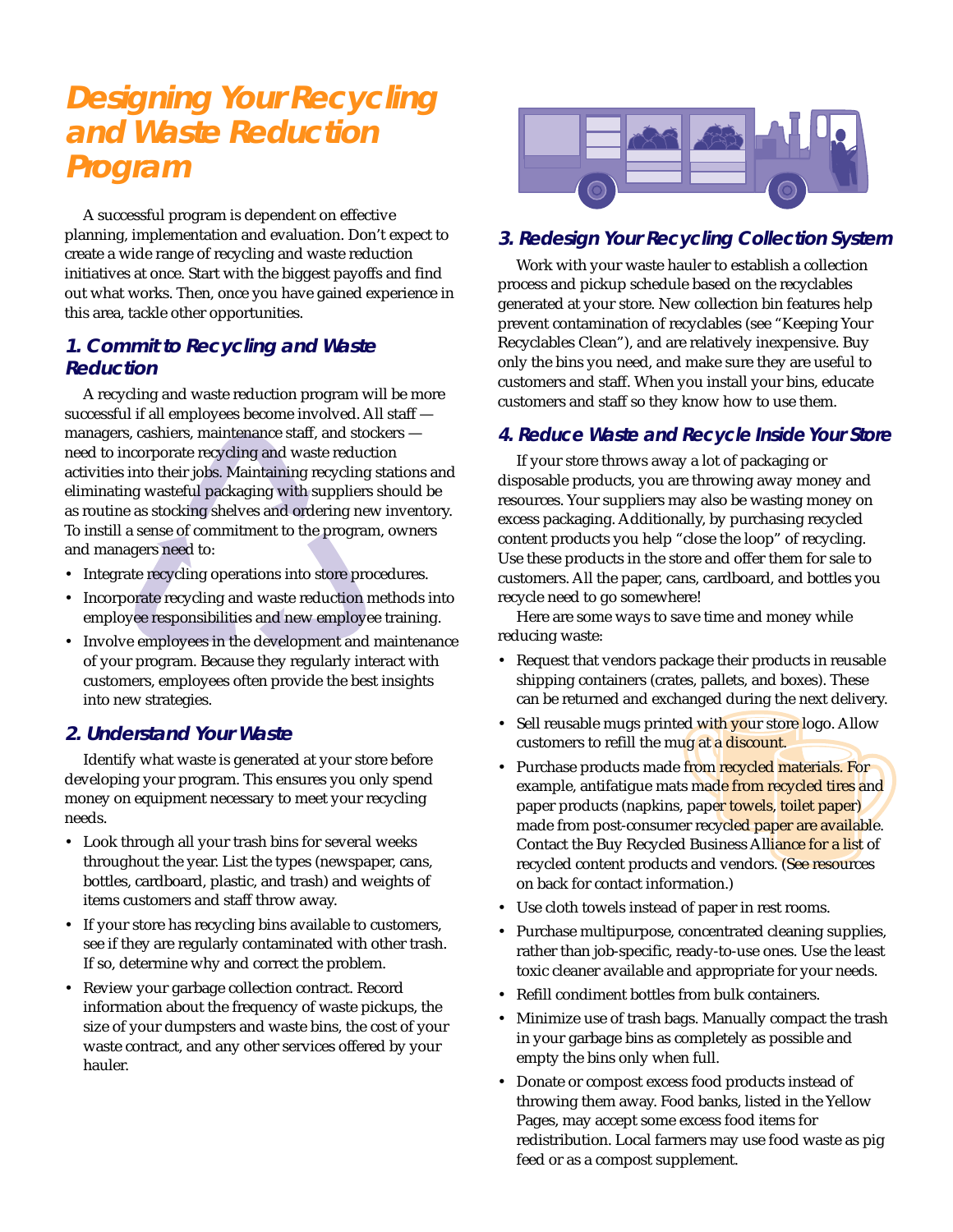- Convert surrounding grounds from lawns to a wild flower garden. This reduces yard maintenance and labor expenses.
- Remove your business' name from unwanted subscription and mailing lists by calling the 800 numbers on catalogs, or send your name and your business' name to: Mail Preferences Services, Direct Mail Marketing Association, PO Box 9008, Farmingdale, NY 11735.

# **5. Evaluate and Improve Your Program**

- Work with your waste hauler to keep track of the volume and type of recyclables collected from your store. Also, look at your internal operations to measure the impacts of various waste reduction initiatives.
- Determine if there are contamination problems with your recycling collection, and work to correct them.
- Solicit feedback and recommendations on your recycling program from employees. Incorporate their suggestions into changes in the program. Also, reeducate staff every six months to keep them up-todate with your progress.
- byees. Incorpora<br>
the program. Also<br>
th<mark>s to keep the</mark>m<br>
s of waste reduce<br>
initiative, deterneduced<br>
ale of recyclables<br>
on your investmedoning the program • Evaluate the financial impacts of waste reduction and recycling programs. For each initiative, determine its cost to develop, savings from reduced waste, and new revenues resulting from the sale of recyclables. If you are not getting a good return on your investment, understand why before abandoning the program.
- Track customer and employee response to your initiatives to reveal if such activities have improved customer service and employee morale.

# **Why Recycle and Reduce Waste?**

**To comply with the law:** If your store currently has a trash bin available to customers, it must also provide recycling bins to collect all banned materials generated at your facility. Recyclables generated by employees and the store must be collected for recycling, too.

**To save resources:** Minimizing wasteful activities and making new products out of recycled materials reduces the need to extract natural resources.

**To preserve natural areas:** Recycling and waste reduction help minimize trash generation. This delays the need to convert natural spaces into landfills.

**To reduce costs:** Recycling often lowers disposal fees. Waste reduction activities can reduce purchasing and handling costs.

**To increase customer service:** A recent survey indicates over 95% of Wisconsin citizens recycle regularly. People now expect to find recycling containers wherever they travel. Offering recycling is yet another way to better serve your customers.

# **Keeping Your Recyclables Clean**



Travelers and shoppers who frequent convenience stores may find your recycling bins are a convenient place to dump their trash. Diapers, food waste, and paper packaging can be kept out of your recycling bins with a little creativity and customer education. Here are suggestions from convenience store operators and wayside station managers who have effectively organized their recyclable and trash collection systems.

- 1. Use a different lid color for recycling bins (blue) than for trash bin lids (brown).
- 2. Post a "Recyclables Only!/ No Trash!" sign on recycling bins, or "If you don't know –Don't throw!
- 3. Use bin lids with hinged flappers shaped like the items that should be put inside. Put a picture of the appropriate items on the flappers. The flapper alerts customers when dumping their waste in the bin. It also provides an educational message to users.
- 4. Place recycling bins in a location where it is easy for you and your waste hauler to maintain. Keep in mind that keeping recyclables clean is very important to ensure proper management. Try placing bins in a separate location from trash barrels. This way only dedicated recyclers will contribute to your bins, keeping the commodity separate from trash.
- 5. Educate customers about recycling and waste reduction with signs and posters at the filling areas, near the bins, and inside the stores.